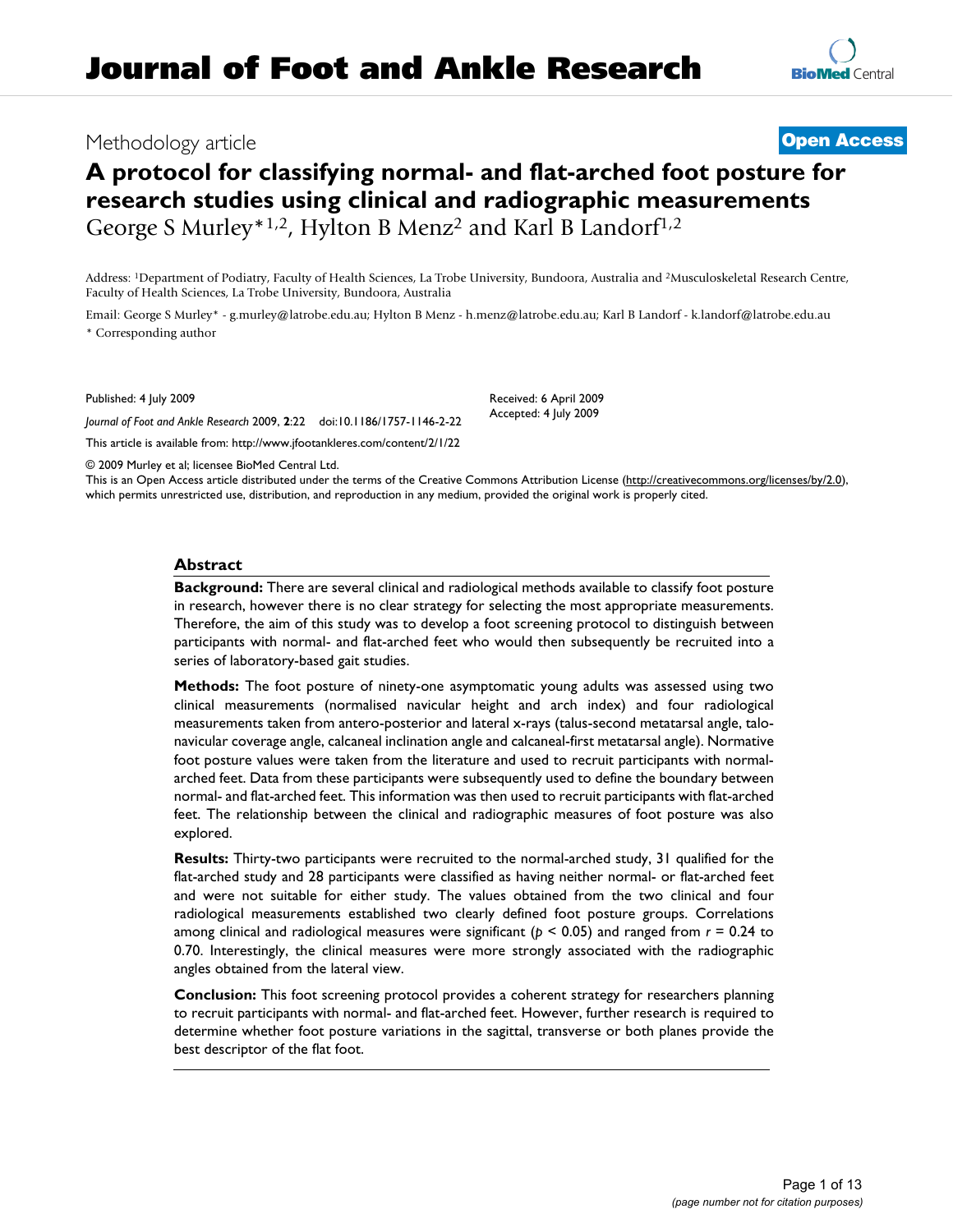# **Background**

Foot posture, like most human anthropometric characteristics, varies considerably among children, adults and the older population [1]. Some variations in foot posture are associated with changes in lower limb motion [2,3] and muscle activity [4], and are strongly influenced by some systemic conditions, such as neurological [5] and rheumatological diseases [6]. These factors add weight to the view that functional differences exist between different foot types. Therefore, there is a need for strategies to accurately classify foot posture and define normal and potentially 'abnormal' foot types.

To address this issue, normative data are now available that classify foot posture using the following techniques: visual observation [1]; measurement of navicular height [7] or midfoot height [8]; footprint measures [7,9]; and angular measures derived from radiographs [10]. As interpretation of the clinical techniques is confounded by soft tissue overlying the skeletal structure of the foot, radiographic techniques are regarded as the gold-standard for assessing skeletal alignment of the foot in a static weightbearing position [11]. Therefore, angular foot measurements derived from x-rays are often used to validate clinical measures of foot posture [8,12,13]. As such, it would be useful to have clinical measurements that accurately predict angular measurements derived from radiographs, as this process would reduce: (i) the expense of obtaining x-rays for a study; and (ii) unnecessary referral of participants for x-ray examination.

There have already been some attempts to address this issue. Menz and Munteanu [12] evaluated the association between three clinical measurements (arch index [9], foot posture index [2], and navicular height [14]) with three lateral-view x-ray measurements (navicular height, calcaneal inclination angle, and the calcaneal-first metatarsal angle) in 95 older participants. All three clinical measures demonstrated significant correlations with the x-ray measures, with the navicular height and arch index clinical measurements having the strongest correlations. In addition, Saltzman et al. [14] investigated the association between various measures of arch height and radiological measures for 100 patients with orthopaedic conditions (mean age, 46 years). The arch height measures were all reported to have good to strong correlations with angles derived from lateral x-ray views. Other clinical measures, such as the arch ratio have also been validated using x-rays [8]. However, further research is still required to validate clinical measures with additional angles of the foot, particularly angles assessed from the anteriorposterior view, and to validate measurements specific to the young adult population.

The major drawback for researchers is that the available literature does not provide a pathway for choosing a series of clinical and radiological measurements to screen participants' foot posture. A combination of validated clinical measurements and normative data would allow researchers to have a clear protocol to follow when screening participants' foot posture, whether for laboratory-based research or epidemiological studies.

Accordingly, the primary aim of this study was to develop a foot screening protocol using clinical and radiographic measurements for the purpose of recruiting participants with normal- and flat-arched feet for a series of laboratory-based gait studies. The secondary aim was to explore relationships between the clinical and radiographic measures of foot posture.

# **Methods**

# *Participants*

Ninety-one asymptomatic young adults were recruited (45 male and 46 female) aged 18 to 47 years (mean  $\pm$  SD, 23.2  $\pm$  5.6 years) (Table 1). The participants were without symptoms of macrovascular (e.g. angina, stroke, peripheral vascular disease) and/or neuromuscular disease, or any biomechanical abnormalities which affected their ability to walk. Ethical approval was obtained for the study from the La Trobe University Human Ethics Committee (Ethics ID: FHEC06/205) and it was registered with the Radiation Safety Committee of the Victorian Department of Human Services. The x-rays were performed in accordance with the Australian Radiation Protection and Nuclear Safety Agency Code of Practice for the *Exposure of Humans to Ionizing Radiation for Research Purposes* (2005) [15].

Participants were primarily recruited from the student and staff community at La Trobe University. The foot screening protocol was developed to recruit participants with normal-arched feet, which provided normative reference values for two radiographic measures of foot posture (talo-navicular coverage angle and calcaneal-first metatarsal angle). Data from these participants were subsequently used to define the boundary between normal- and flatarched feet. This information was then used to recruit participants with flat-arched feet. Therefore, the foot screening protocol was developed by utilising: (i) published normative data for clinical and radiological measurements; and (ii) radiological measurements obtained from the first study investigating normal-arched feet (Figure 1 and 2). Participants with high-arched feet were not required for this study. Although high-arched feet are susceptive to injury and warrant greater research [16,17], this foot type is far less common than normal- and flat-arched feet [1], thus we chose to focus on two participant groups that would have greater generalisability to the wider population.

# *Stage 1: Clinical measurements*

The first stage of the screening protocol involved two clinical measures of foot posture; (i) the arch index [9], and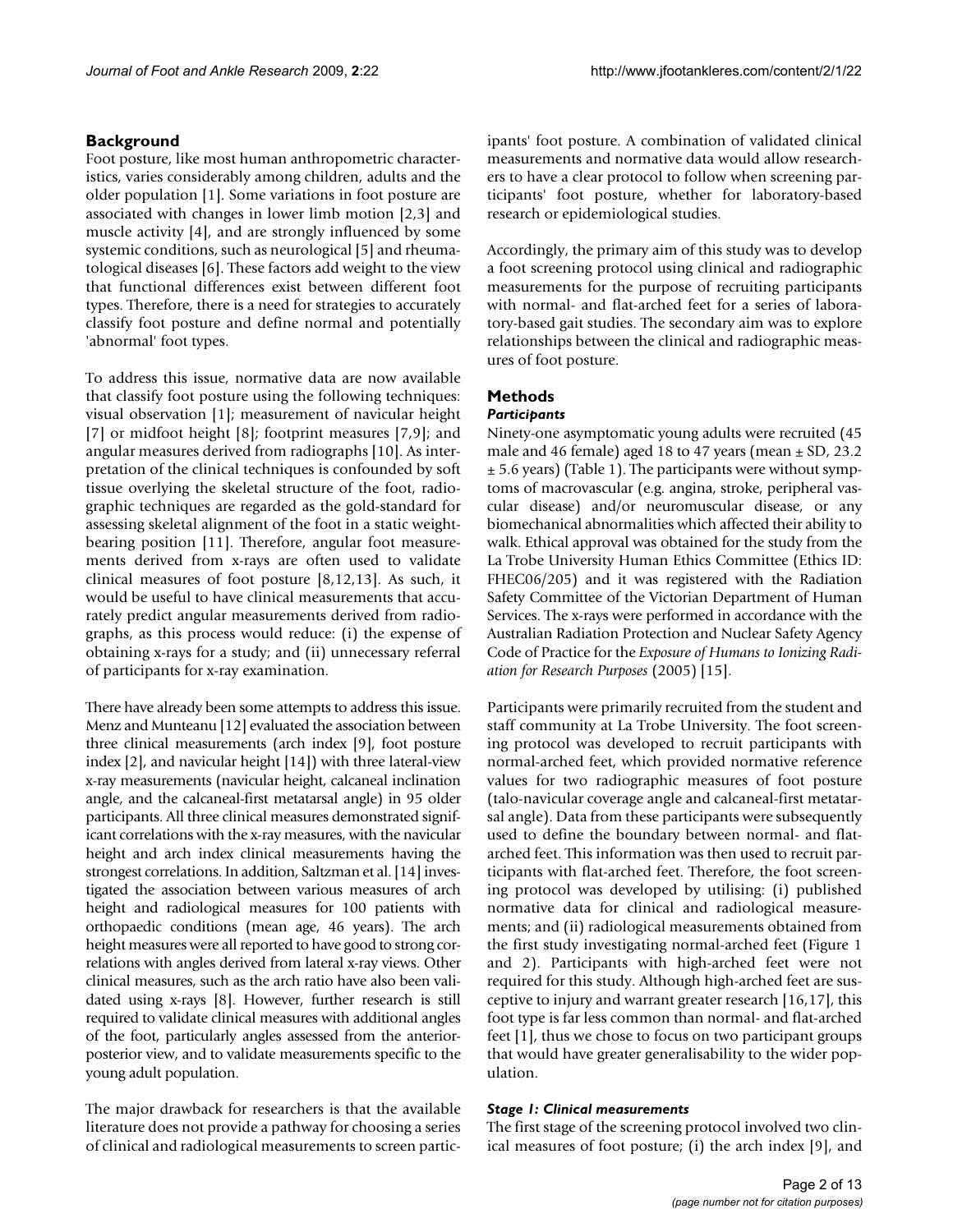**Table 1: Participant anthropometric and foot posture characteristics**

|                               | Foot posture groups          |                              |
|-------------------------------|------------------------------|------------------------------|
| Flat-arch<br>$n = 31$         | Normal-arch<br>$n = 32$      | Others<br>$n = 28$           |
|                               |                              |                              |
| 16/15                         | 16/12                        | 17/15                        |
| $22.0 \pm 4.3$                | $23.5 \pm 5.7$               | $24.2 \pm 6.7$<br>n/a<br>n/a |
| $171.0 \pm 10.0$              | $169.7 \pm 9.7$              |                              |
| $73.3 \pm 15.50$              | $69.9 \pm 13.6$              |                              |
| 16 right                      | 14 right                     | 13 right                     |
| 15 left                       | 18 left                      | 15 left                      |
|                               |                              |                              |
| $0.30 \pm 0.07*$              | $0.24 \pm 0.04*$             | $0.23 \pm 0.02$              |
| $0.18 \pm 0.04^+$             | $0.27 \pm 0.03$ <sup>†</sup> | $0.25 \pm 0.06$              |
|                               |                              |                              |
| $16.1 \pm 5.0^{#}$            | $20.9 \pm 3.4^{\#}$          | $24.9 \pm 4.9$               |
| $141.7 \pm 6.7^{\ddagger}$    | $132.8 \pm 4.0^{\ddagger}$   | $129.0 \pm 7.7$              |
| $27.5 \pm 8.9$ <sup>^</sup>   | $12.5 \pm 8.6$ <sup>^</sup>  | $13.0 \pm 6.5$               |
| $27.5 \pm 10.2^{\frac{1}{2}}$ | $13.3 \pm 6.3^{\circ}$       | $13.8 \pm 5.3$               |
|                               |                              |                              |

AI – arch index, NNHt – normalised navicular height truncated, CIA – calcaneal inclination angle, C1MA – calcaneal first metatarsal angle, TNCA – talo-navicular coverage angle, T2MA – talus-second metatarsal angle.

Mean differences and 95% confidence interval (CI) expressed relative to normal-arch.

Statistically significant findings for comparisons listed below (*p* < 0.001):

\* AI: mean difference 0.05, 95% CI 0.03 to 0.08

† NNHt: mean difference -0.09, 95% CI -0.11 to -0.07

# CIA: mean difference -4.8°, 95% CI -6.9° to -2.6°

‡ C1MA: mean difference 9.0°, 95% CI 6.2° to 11.7°

 $^{\circ}$  TNCA: mean difference 15.0°, 95% CI 10.7° to 19.3°

¥ T2MA: mean difference 14.2°, 95% CI 9.9° to 18.4°

(ii) normalised navicular height truncated [18]. These 'ratio' measurements have moderate to high correlations with angular measurements derived from radiographs [11,14,19], which provide the most valid representation of skeletal foot alignment [12]. Although the arch index and normalised navicular height measurements have comparable reliability to other measures of arch height, these were selected because of their ease of use and demonstrated validity with skeletal alignment measured via radiographs [12]. Additionally, the arch index is sensitive to age-related changes in foot posture [7] and is strongly associated with both maximum force and peak pressure in the midfoot during walking [20]. The primary purpose of using the clinical tests in this study was to avoid unnecessary referral of participants for radiographic assessment.

The arch index was calculated as the ratio of area of the middle third of the footprint to the entire footprint area not including the toes, with a higher ratio indicating a flatter foot [9] (Figure 3). The footprint was taken using carbon paper and a graphics tablet was used to calculate the surface area in each third of the foot.

Normalised navicular height truncated is the ratio of navicular height relative to the truncated length of the foot. Navicular height is the distance measured from the most medial prominence of the navicular tuberosity to the supporting surface. Foot length is truncated by measuring the perpendicular distance from the first metatarsophalangeal joint to the most posterior aspect of the heel [18], with a lower normalised navicular height ratio indicating a flatter foot (Figure 4).

To determine normal values for the arch index and normalised navicular height, we requested and were provided with raw foot posture measurements from Scott and colleagues [7] comprising data from 50 healthy young adults (26 female and 24 male with a mean age  $\pm$  SD of 20.9  $\pm$ 2.6 years). The participants reported on by Scott and colleagues [7] were of similar age to the target participants for our study (Figure 1).

For the normal-arched foot study, participants qualified for the second stage of the screening assessment involving radiographic evaluation when either the arch index and normalised navicular height scores fell within  $\pm$  1 standard deviation (SD) of the mean values adapted from Scott and colleagues [7] (Figure 1). A threshold of  $\pm$  1 SD was selected as the 'normal limits' of several human physiological and anthropometric characteristics are frequently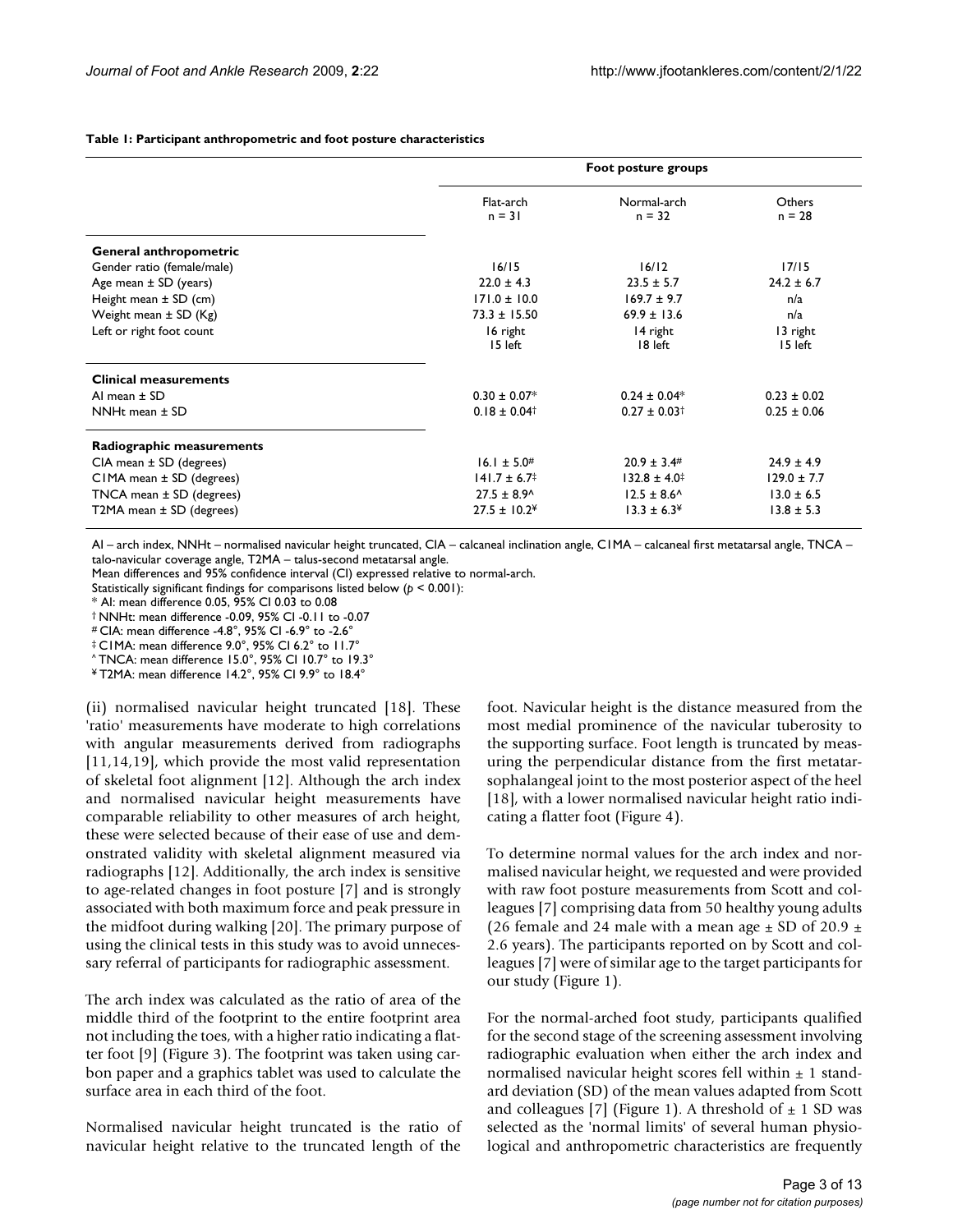

**Screening protocol for normal-arched foot posture**. Flow chart shows how the foot posture screening protocol was derived from normative data. \* Values derived from Scott and colleagues [7]. CIA – calcaneal inclination angle, C1MA – calcaneal-first metatarsal angle, TNCA – talo-navicular coverage angle, T2MA – talus-second metatarsal angle.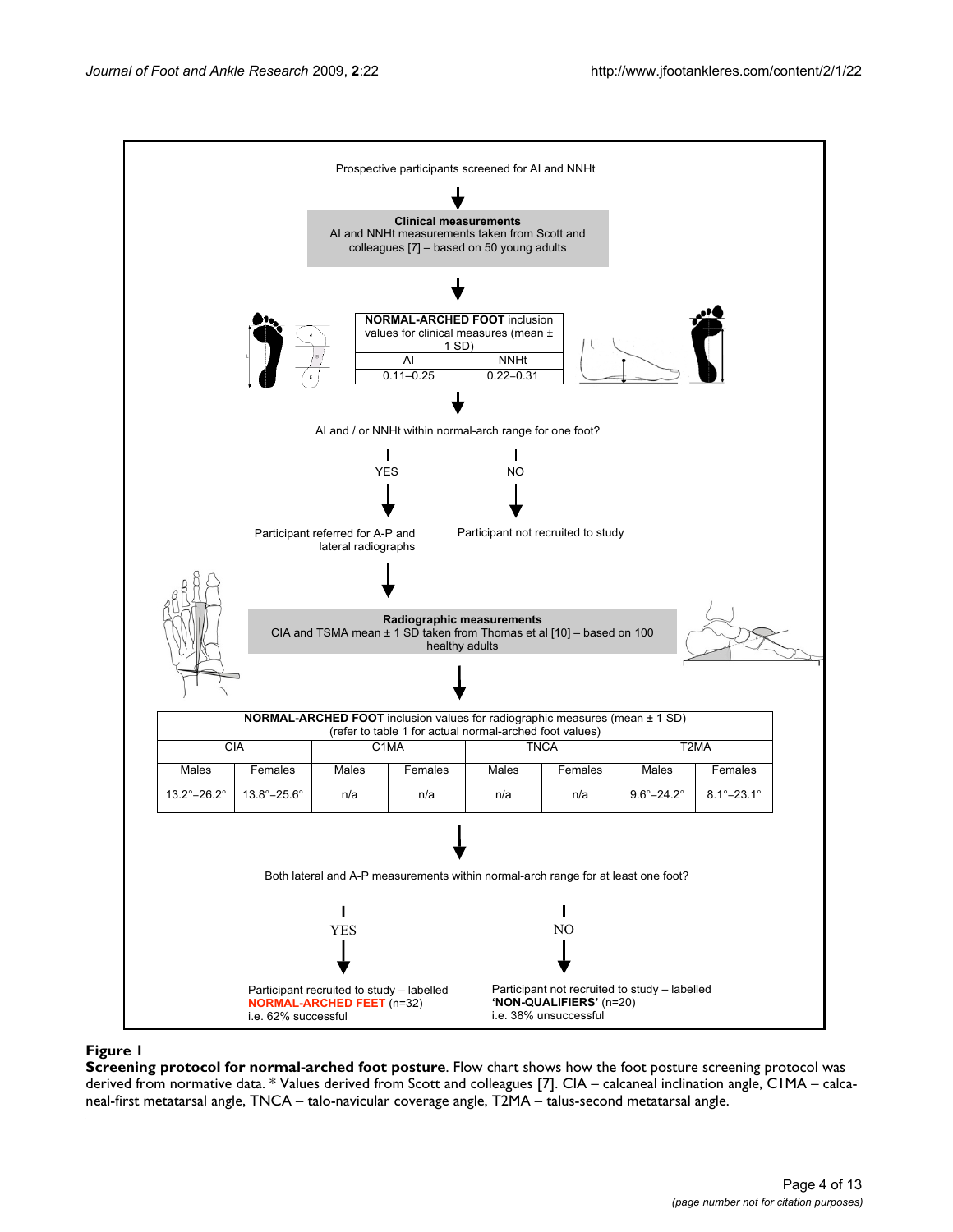

**Screening protocol for flat-arched foot posture**. Flow chart shows how the foot posture screening protocol was derived from normative data. \* Values derived from Scott and colleagues [7]. The rationale for using 2 SD standard deviations was to increase the likelihood of participants with flat-arched feet qualifying for inclusion via radiographic appraisal. CIA – calcaneal inclination angle, C1MA – calcaneal-first metatarsal angle, TNCA – talo-navicular coverage angle, T2MA – talus-second metatarsal angle.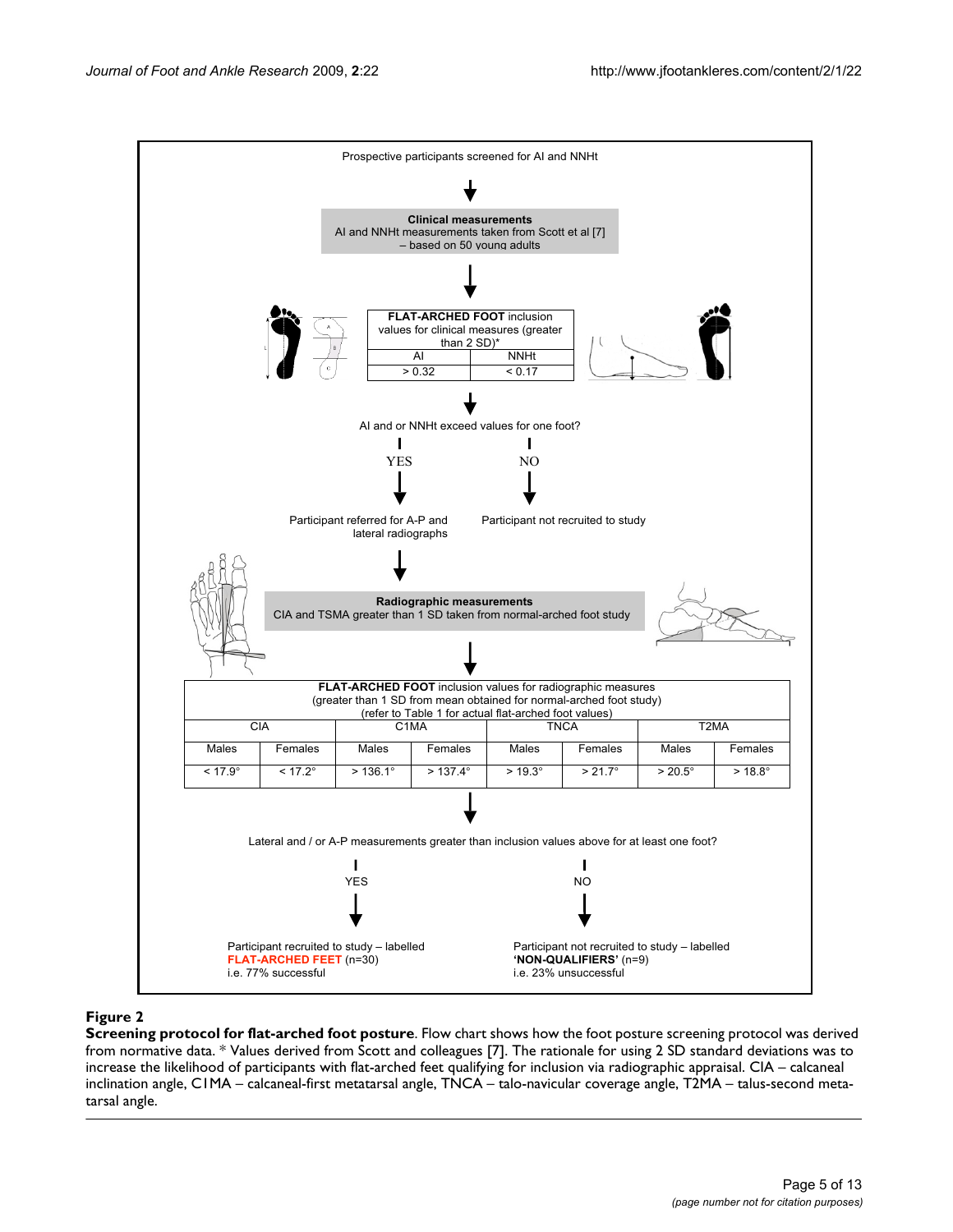

**Arch index**. Footprint with reference lines for calculating the arch index. The length of the foot (excluding the toes) is divided into equal thirds to give three regions: A – forefoot; B – midfoot; and C – heel. The arch index is then calculated by dividing the midfoot region (B) by the entire footprint area (i.e. Arch index =  $B/[A+B+C]$ ).

defined to lie within 1–2 standard deviations of the population mean [21].

#### *Stage 2: Radiographic measurements*

The second screening stage involved two bilateral radiographs comprising: (i) antero-posterior (A-P) and (ii) lateral views obtained with the subject weight-bearing in a relaxed bipedal stance position. From the A-P view, the talus-second metatarsal angle and the talo-navicular coverage angle were assessed (Figure 5). From the lateral view, the calcaneal inclination angle and the calcanealfirst metatarsal angle were assessed (Figure 5). These angles were chosen to represent foot posture based on: (i) ease of measurement and good reliability; and (ii) degree by which they reflect foot posture in both the sagittal and transverse planes.

#### *Anterior-posterior radiographic angles*

The talo-navicular coverage angle is formed by the bisection of the anterior-medial and the anterior-lateral extremes of the talar head and the bisection of the proximal articular surface of the navicular [22] (Figure 5). The talus-second metatarsal angle is formed by the bisection of the second metatarsal and a line perpendicular to a line connecting the anterior-medial and the anterior-lateral extremes of the talar head [10] (Figure 5). Angles measured from the A-P view reflect transverse plane alignment

### **Figure 4**

**Normalised navicular height (truncated)**. Calculating normalised navicular height truncated. The distance between the supporting surface and the navicular tuberosity is measured. Foot length is truncated by measuring the perpendicular distance from the 1<sup>st</sup> metatarsophalangeal joint to the most posterior aspect of the heel. Normalised navicular height truncated is calculated by dividing the height of the navicular tuberosity from the ground (H) by the truncated foot length (L) (i.e. Normalised navicular height truncated  $=$ H/L).

of the midfoot and forefoot, with larger angles for the talo-navicular coverage angle and talus-second metatarsal angles indicating a flatter foot.

#### *Lateral radiographic angles*

The calcaneal inclination angle is the angle between the inferior surface of the calcaneus and the supporting surface [14] (Figure 5). The calcaneal-first metatarsal angle is the angle formed by the inferior surface of the calcaneus and a line parallel to the dorsum of the mid-shaft of the first metatarsal. Angles measured from the lateral view reflect sagittal plane alignment of the hindfoot and forefoot, with a lower calcaneal inclination angle and a greater calcaneal-first metatarsal angle indicating a flatter foot (Figure 5).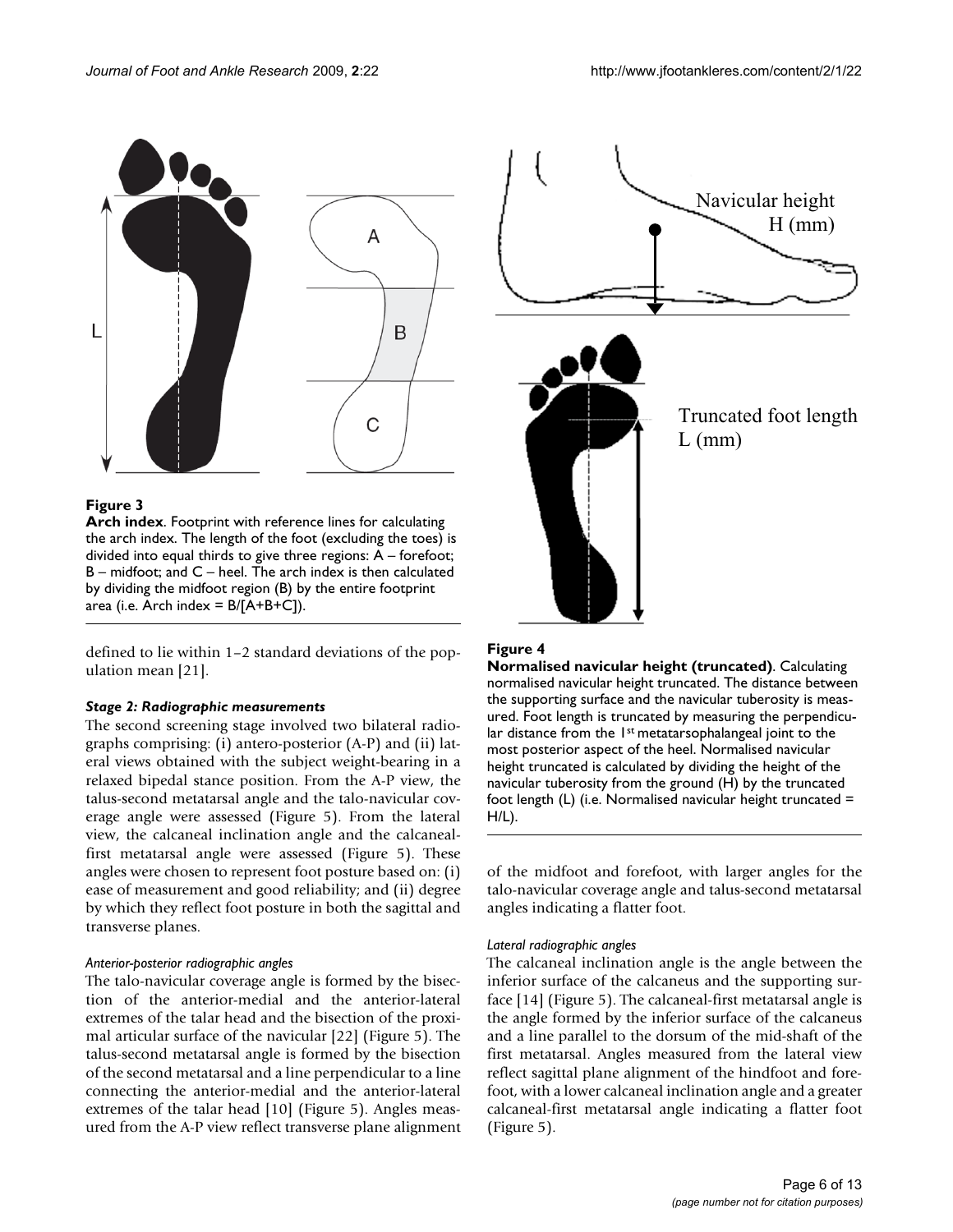

**Radiographic measurements**. Traces from two representative participants illustrate x-ray angular measurements from normal (left) and flat-arched (right) foot posture. Lateral views (top) show: calcaneal inclination angle; calcaneal-first metatarsal angle; anterior posterior views (bottom) show: talonavicular coverage angle; talus second metatarsal angle. A – calcaneal inclination angle, B – calcaneal-first metatarsal angle, C – talo-navicular coverage angle, D – talus-second metatarsal angle. Angle A *decreases* with flat-arched foot posture; angle B, C and D *increase* with flat-arched foot posture, compared to the normalarched foot posture.

Normal values for the calcaneal-inclination angle were derived from a study by Thomas and colleagues [10] comprising 100 adults (50 females and 50 males with a mean age of 34.7 years for females and 34.3 years for males), which represents a slightly older population to that included in our study.

As shown in Figure 2, the talo-navicular coverage angle and calcaneal-first metatarsal angle taken from the initial normal-arched foot radiographs were used to calculate reference values for the flat-arched foot study. Participants qualified for the flat-arched study when both measures from the lateral and/or anterior-posterior views exceeded 1 SD from the actual mean values reported for the normal study. The decision to accept either the lateral or anteroposterior measurements was based on the lack of consensus regarding which plane best represents the 'flat-arched foot'.

#### *Reliability of clinical and radiological measures*

The reliability of the clinical measurements has been reported to be moderate to excellent, with intra-class correlation coefficients (ICCs) of 0.67 and 0.99 for normalised navicular height [23] and the arch index [12], respectively. For radiographic measures, the ICCs are reported to be excellent for the calcaneal inclination angle (0.98), calcaneal-first metatarsal angle (0.99) [12] and good for the talo-navicular coverage angle (0.79) [24]. As the reliability of the talus-second metatarsal angle is unknown, we evaluated intra- and inter-tester reliability for this angle. Intra-tester reliability was evaluated by a podiatrist with seven years of post-graduate experience. Inter-tester reliability was evaluated between the same tester and one other tester with four years of undergraduate podiatry training. The x-ray measurements were marked onto clear-plastic overhead transparencies placed over the x-ray using a permanent fine-point marker. For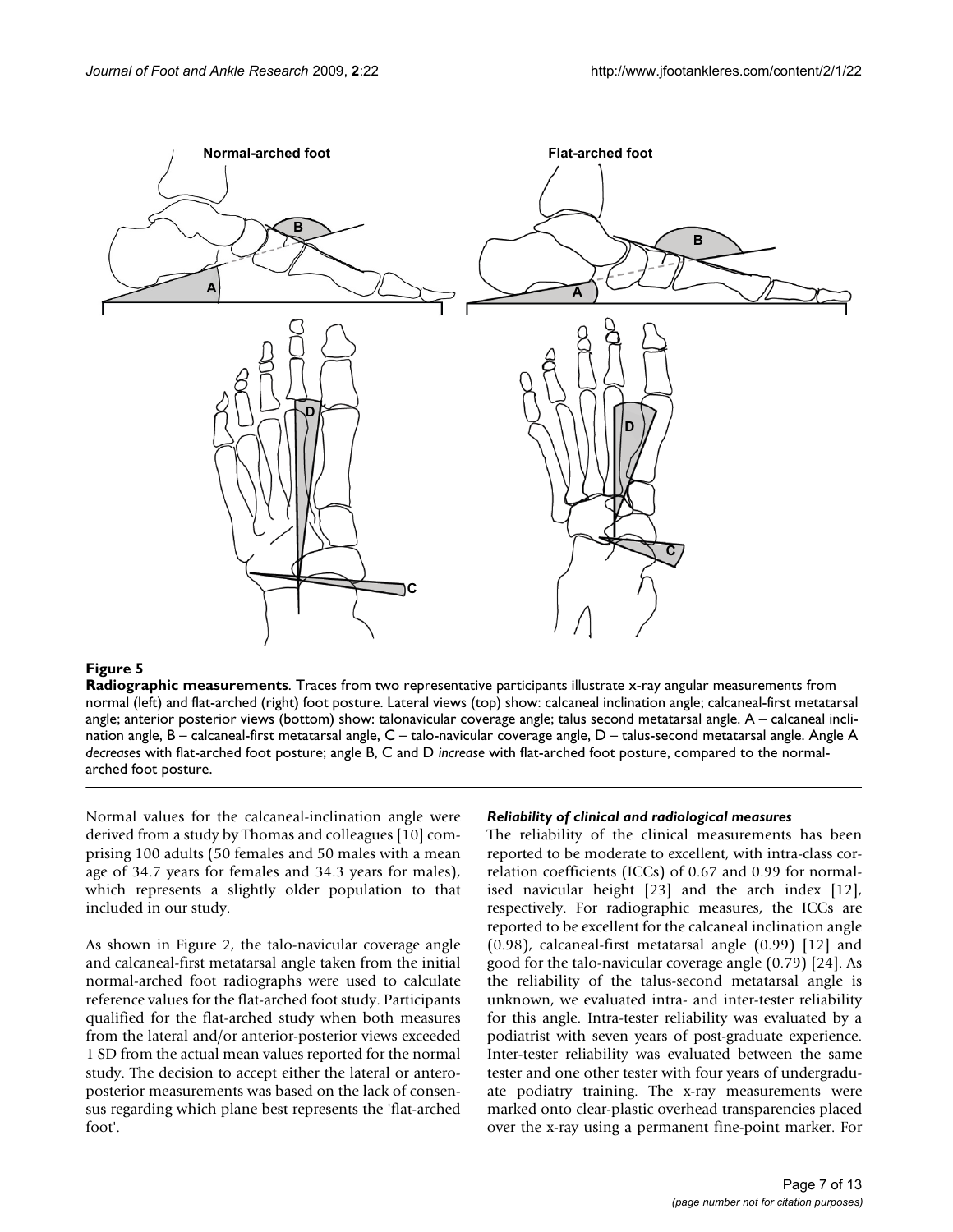intra-tester reliability, the tester was blinded from the initial measurements when they performed their re-test session approximately two-weeks later. For inter-tester reliability, the examiners evaluated the x-rays independently, were blinded to each other's assessment and the data for each angle was recorded from single measurements. Testers were not blinded from the participants' anthropometric measurements (e.g. clinical measures of foot posture) for either the intra-tester or intra-tester components of the study.

#### *Statistical analysis*

To satisfy the assumption of independence with statistical analysis, only measurements from a single foot were analysed [25]. All data were explored for normal distribution by evaluating skewness and kurtosis. The relative reliability of the talo-navicular coverage angle was assessed using type (3,1) intra-class correlation coefficients and absolute limits of agreement [26]. To evaluate the anthropometricrelated differences between the normal-arched and flatarched groups, a series of independent-samples *t*-tests were used. To determine the degree of association between clinical and radiographic measurements, data from the normal-arched, flat-arched and non-qualifying groups were pooled and Pearson *r* correlation coefficients were calculated. For both the *t*-tests and correlation coefficients, the level of significance was set at 0.05. All statistical tests were conducted using SPSS version 13 for Windows (SPSS Inc, Chicago, IL).

# **Results**

## *Participant characteristics*

The mean  $\pm$  SD age, height and body mass of the study sample were 23.2  $\pm$  5.6 years, 1.70  $\pm$  0.10 m, and 71.6  $\pm$ 14.6 kg, respectively. Following the radiographic assessment, 32 participants were recruited to the normal-arched study, 31 qualified for the flat-arched foot study and 28 participants were classified as having neither normal- or flat-arched feet and were not suitable for either study. Anthropometric data for the normal-arched, flat-arched and non-qualifying participants are summarised in Table 1. Scatter plots of the distributions of all participants' clinical and radiological measurements are shown in Figure 6 and 7.



### **Figure 6**

**Arch index versus radiographic measures for each foot posture group**. Scatter plots with trend lines for the arch index and radiographic measures of foot posture show the distribution of values for normal-arch, flat-arch and non-qualifying foot postures.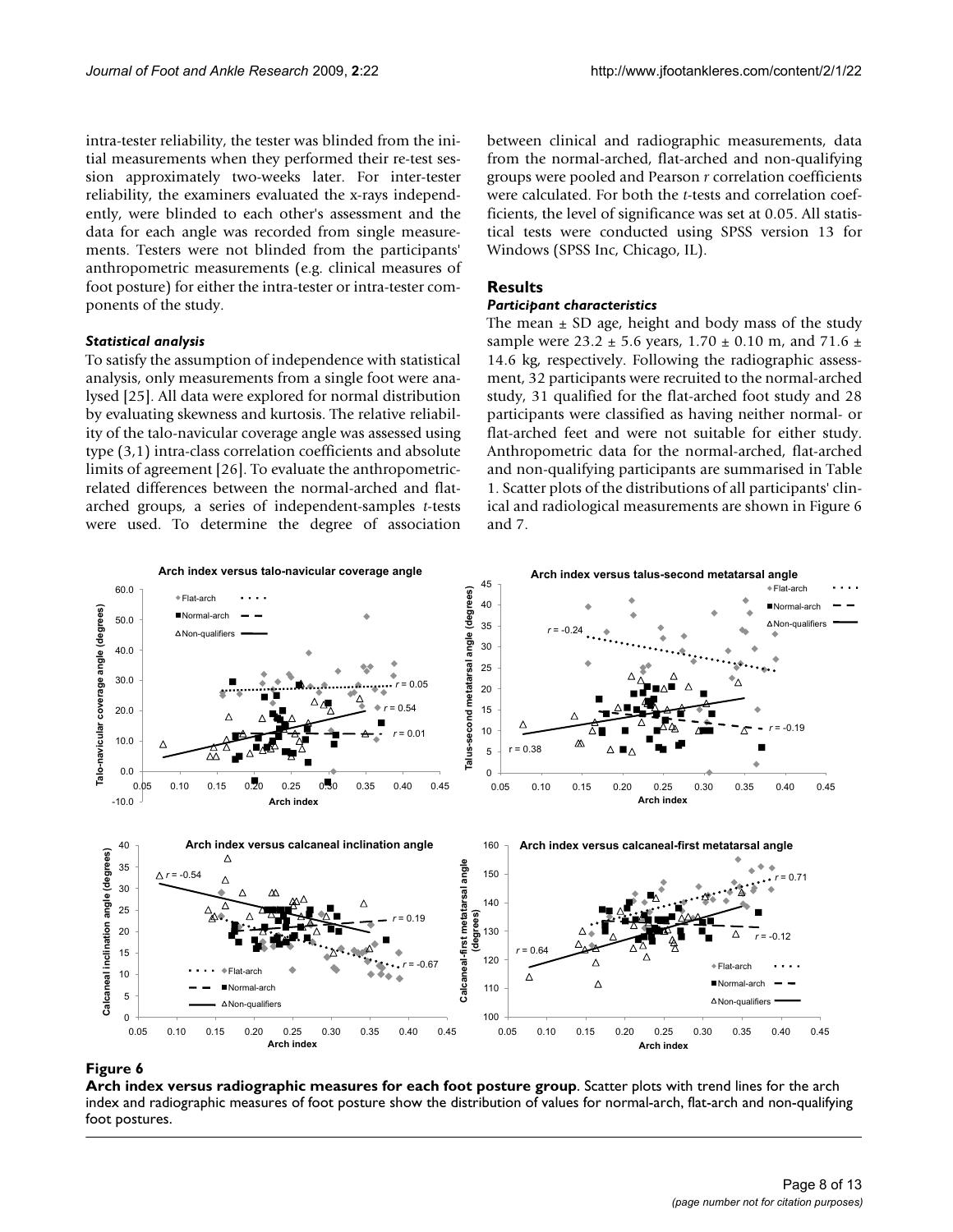

### $N$ Figure 7 rsus radiographic measures for each foot posture group  $\sim$

**Normalised navicular height versus radiographic measures for each foot posture group**. Scatter plots with trend lines for the normalised navicular height and radiographic measures of foot posture show the distribution of values for normalarch, flat-arch and non-qualifying foot postures.

#### *Reliability of the talus-second metatarsal angle*

The within- and between-tester reliability of measuring the talus-second metatarsal angle is shown in Table 2. The talus-second metatarsal angle demonstrated good to excellent intra-rater reliability with left and right foot ICCs ranging from 0.71 to 0.91 and absolute random error ranging from 7.1 to 12.2°. Inter-rater reliability for the talus-second metatarsal angle was moderate to very good with left and right foot ICCs ranging from 0.68 to 0.78 and absolute random error ranging from 5.6 to 7.1° (Table 2).

### *Anthropometric differences between normal and flatarched groups*

General anthropometric characteristics including age, height and weight were not significantly different between the normal and flat-arched groups. However, all clinical and radiological differences were statistically different between groups (*p* < 0.001) (Table 1).

## *Associations between clinical and radiological measures of foot posture*

The relationships among the clinical and radiological measures (for the entire group  $n = 91$ ) are shown in Table 3. Both clinical measures were significantly correlated with all radiographic angles, with *r* values ranging from 0.24 to 0.70. The clinical measurements displayed a moderate to strong relationship with radiographic measurement from the lateral view, with *r* values ranging from 0.59 to 0.70. However, the clinical measurements displayed only a weak to moderate relationship with radiographic measurement from the antero-posterior view, with *r* values ranging from 0.24 to 0.56. The strongest association between clinical and radiological measures occurred for the normalised navicular height and calcaneal first metatarsal inclination angle (*r* = 0.70). For the clinical measures, arch index and normalised navicular height displayed a significant negative correlation to each other  $(r = -0.58)$ . For the radiographic measures, the lat-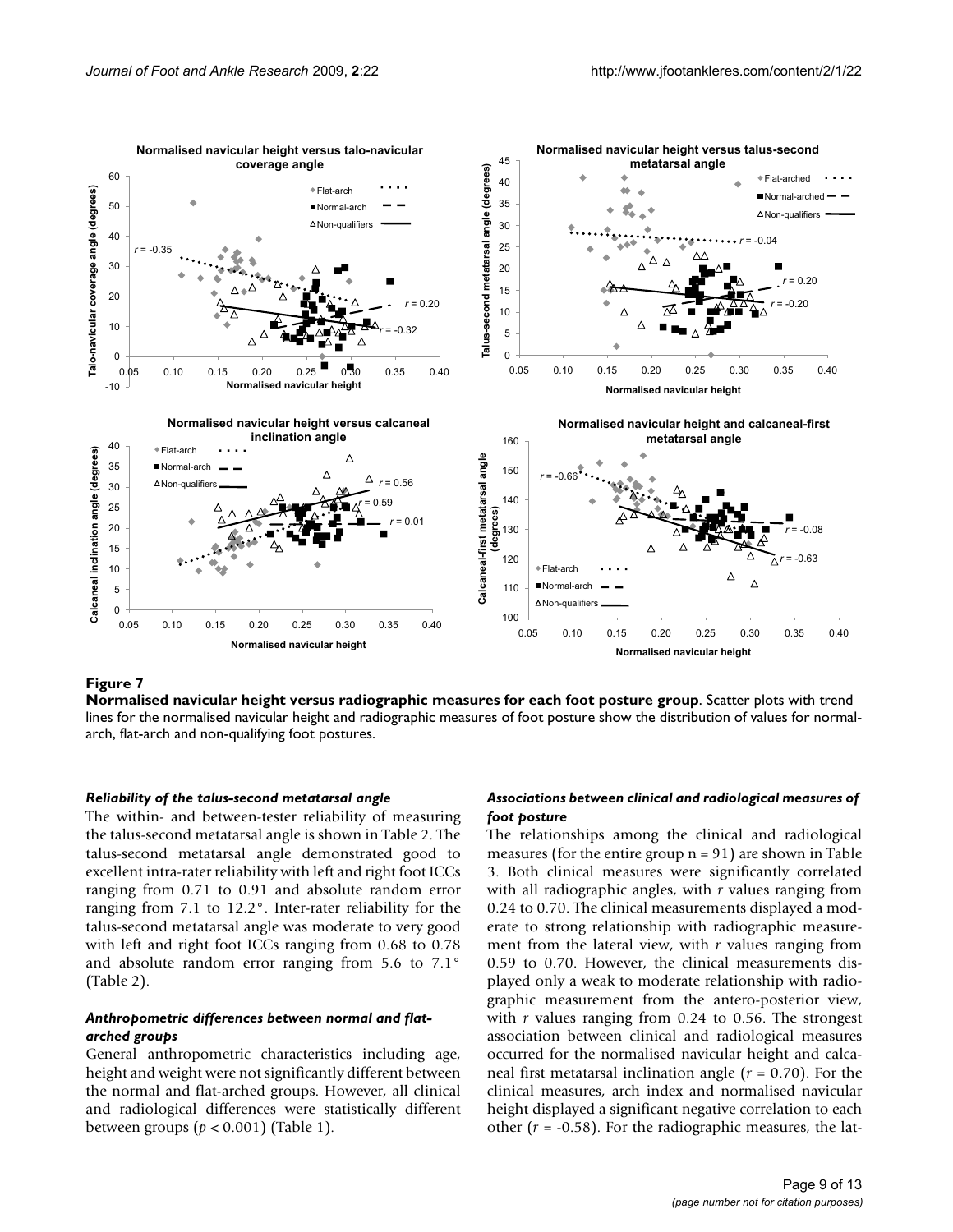|                       | <b>RELATIVE RELIABILITY</b>       | <b>ABSOLUTE RELIABILITY</b>            |                           |  |
|-----------------------|-----------------------------------|----------------------------------------|---------------------------|--|
|                       | $Type (3,1)$ ICC<br>(95% CI)      | Systematic bias<br>(% mean difference) | Random error<br>(95% LoA) |  |
| Within-rater          |                                   |                                        |                           |  |
| left feet $(n = 51)$  | $0.91$ (0.85 - 0.95) <sup>*</sup> | $-0.5^\circ$                           | $7.1^\circ$               |  |
| right feet $(n = 51)$ | $0.71$ (0.55 - 0.83) <sup>*</sup> | $-0.3^\circ$                           | $12.2^\circ$              |  |
| <b>Between-rater</b>  |                                   |                                        |                           |  |
| left feet $(n = 41)$  | $0.78$ (0.62 - 0.88)*             | $-1.0^{\circ}$                         | $5.6^\circ$               |  |
| right feet $(n = 41)$ | $0.68$ (0.47 - 0.82) <sup>*</sup> | $1.5^\circ$                            | $7.1^\circ$               |  |

**Table 2: Relative and absolute reliability of measuring the talus-second metatarsal angle (T2MA)**

\*Significant at *p* < 0.05

eral view angles were significantly correlated with angles obtained from the antero-posterior view, with *r* values ranging from 0.25 to 0.47. Figure 6 and 7 show scatter plots and associations between clinical and radiographic measures for each foot posture group.

### **Discussion**

The purpose of developing this screening protocol was to assist with the recruitment of participants into a series of laboratory-based gait studies investigating functional differences between normal-arched and flat-arched feet. For the normal-arched study, the clinical and radiographic values were derived from two published sources [7,10], which describe normative foot posture in healthy and asymptomatic adult populations. Radiographic values obtained from the normal-arched foot study were subsequently used to calculate inclusion values for the flatarched foot study. This resulted in normal and flat-arched groups with significantly different foot posture characteristics without systematic bias for age, height or weight between the groups.

Participants with normal-arched feet in this study displayed a similar mean arch index value  $(0.24 \pm 0.04)$  to those reported by Cavanagh and Rodgers [9]  $(0.23 \pm 0.05)$ for 107 subjects (mean age, 30 years). Interestingly, our study found a higher mean arch index value  $(0.24 \pm 0.04)$ compared to Scott and colleagues [7]  $(0.18 \pm 0.07)$ , from which our normative reference values were derived. This difference may be due to our study reporting arch index values from only participants who satisfied the radiographic inclusion criteria and not the full range of participants who underwent clinical screening. Accordingly, we recommend using the values from our study tabulated in Figure 8, as our normative arch index values were validated with radiographs.

It is difficult to compare the arch index values used to define the participants with flat-arched feet in our study  $(0.30 \pm 0.07)$  to those of Cavanagh and Rodgers [9] ( $\geq$ 0.26), as they defined the 'flat-arched foot' to lie within the top 25% of the distribution of arch index scores obtained from the 107 subjects. In contrast, we defined the flat-arched foot as greater than two standard deviations from the normative mean (as reported by Scott and colleagues [7]). The rationale for using two standard deviations was to increase the likelihood of participants with flat-arched feet qualifying for inclusion via radiographic

| Table 3: Pearson r values comparing the radiographic and clinical measures |  |  |  |
|----------------------------------------------------------------------------|--|--|--|
|----------------------------------------------------------------------------|--|--|--|

|                              | Radiographic measures |             |                          | <b>Clinical measurements</b> |                          |                          |
|------------------------------|-----------------------|-------------|--------------------------|------------------------------|--------------------------|--------------------------|
|                              | Lateral view          |             | Anterior-posterior view  |                              |                          |                          |
|                              | <b>CIA</b>            | <b>CIMA</b> | <b>TNCA</b>              | T <sub>2</sub> MA            | AI                       | <b>NNHt</b>              |
| <b>Clinical measurements</b> |                       |             |                          |                              |                          |                          |
| AI                           | - 0.59 $**$           | $0.66***$   | $0.40**$                 | $0.24*$                      |                          | $-0.58**$                |
| <b>NNHt</b>                  | $0.60**$              | $-0.70**$   | $-0.56**$                | $-0.47**$                    | ٠                        | $\overline{\phantom{0}}$ |
| Radiographic measurements    |                       |             |                          |                              |                          |                          |
| Anterior-posterior view T2MA | $-0.25*$              | $0.38***$   | $\overline{\phantom{a}}$ | ۰.                           | $\overline{\phantom{a}}$ | $\blacksquare$           |
| <b>TNCA</b>                  | $-0.36**$             | $0.47**$    | $\overline{\phantom{a}}$ | $\overline{\phantom{a}}$     | -                        | -                        |

AI – arch index, NNHt – normalised navicular height truncated, CIA – calcaneal inclination angle, C1MA – calcaneal first metatarsal angle, TNCA – talo-navicular coverage angle, T2MA – talus-second metatarsal angle.

\*Significant at *p* < 0.05, \*\*Significant at *p* < 0.01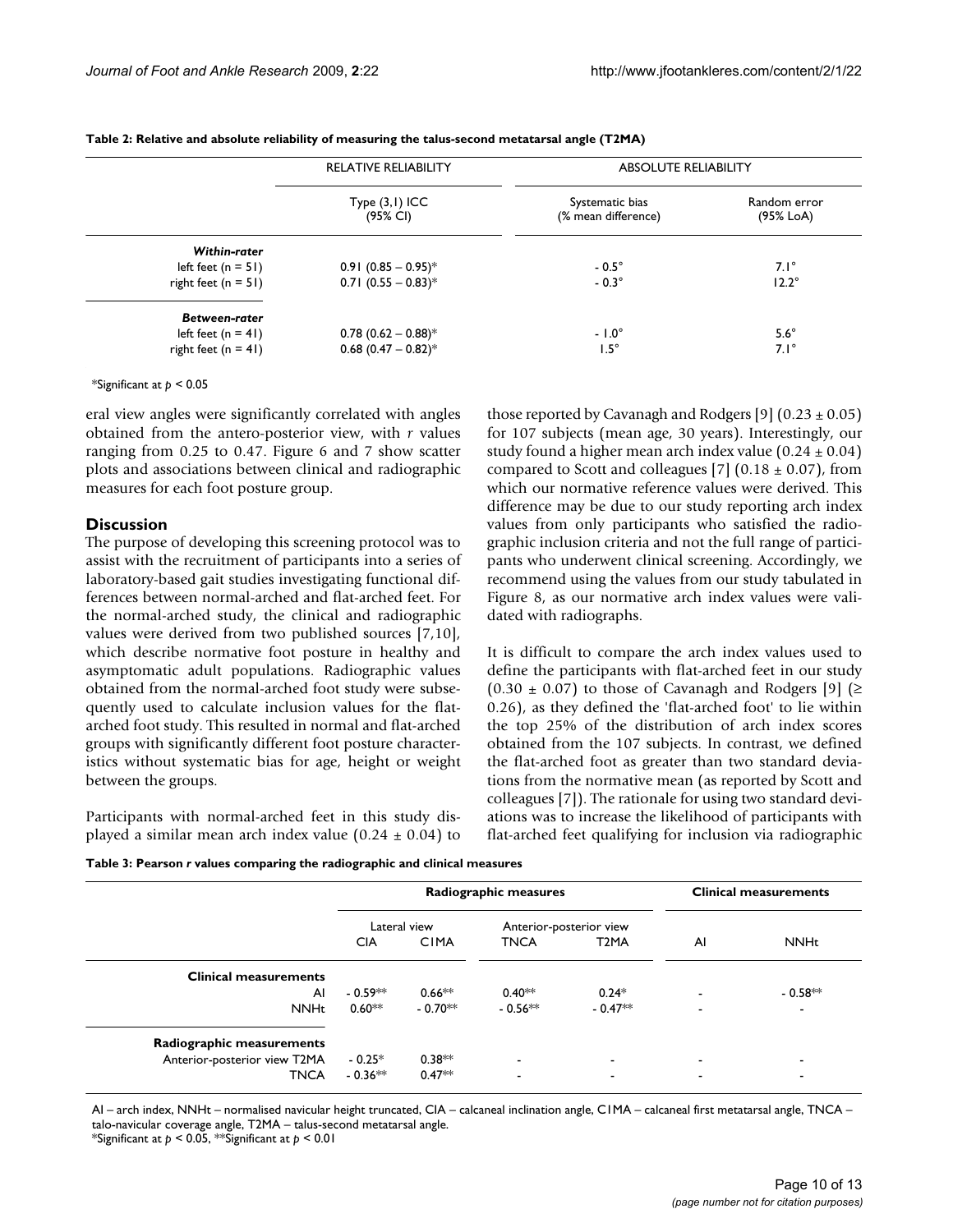



**Screening protocol for normal- and flat-arched foot posture**. Flow chart shows how the foot posture screening protocol can be applied to future studies recruiting participants with normal- and flat-arched foot posture. CIA – calcaneal inclination angle, C1MA – calcaneal-first metatarsal angle, TNCA – talo-navicular coverage angle, T2MA – talus-second metatarsal angle.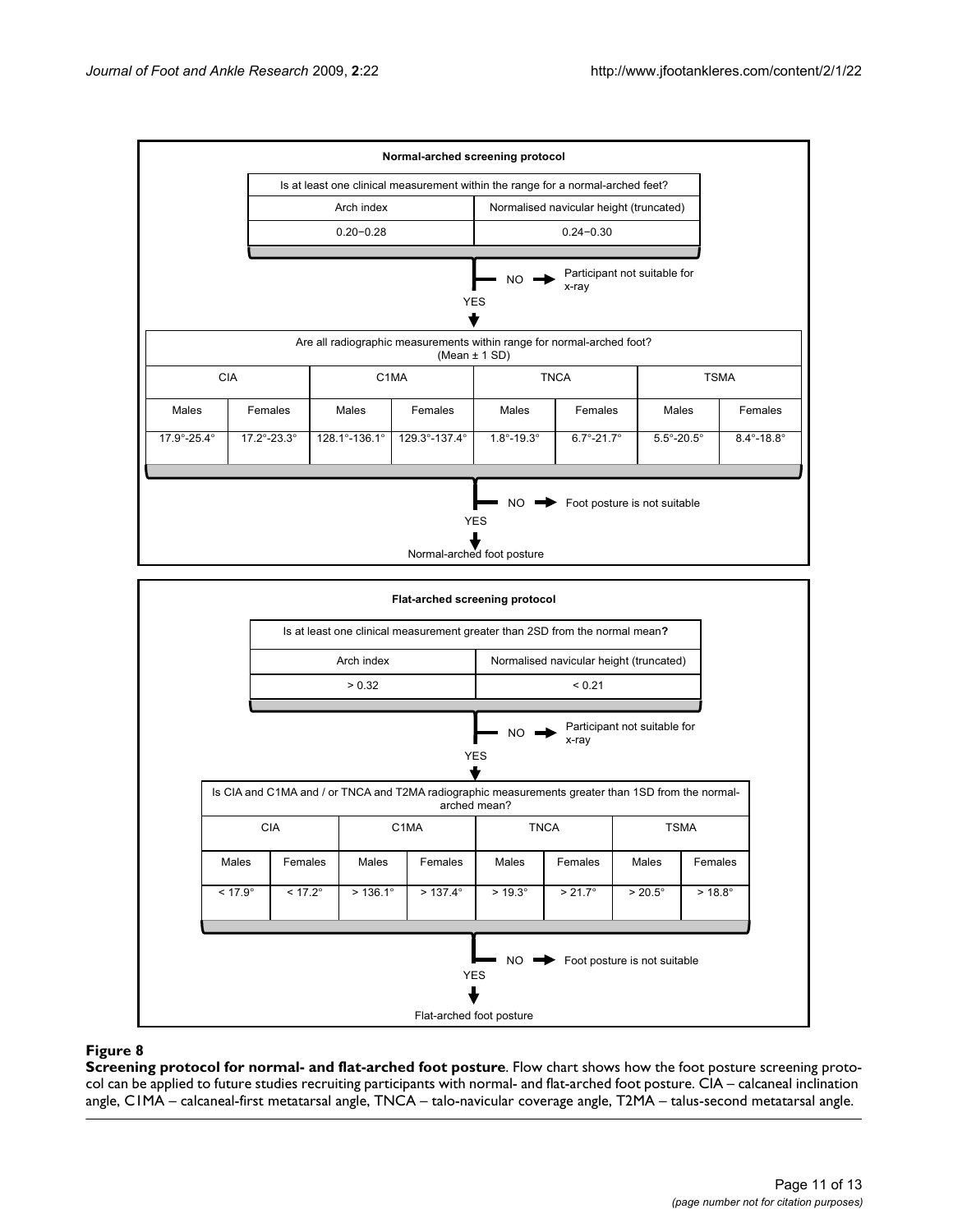appraisal. Therefore, it is important to highlight that the arch index reference values that defined flat-arched feet in our study were stricter, which resulted in the recruitment of flatter-arched feet compared to those reported by Cavanagh and Rodgers [9].

From the normal-arched feet, we report the first normative values published for the calcaneal-first metatarsal angle and talo-navicular coverage angle from a young adult population (Table 1). The actual values obtained for the calcaneal inclination angle and talus-second metatarsal angle from normal-arched feet in this study were within 1.4° to 2.9°, respectively, of those reported by Thomas and colleagues [10] for 100 subjects (mean age, 35 years).

With respect to the relationship between clinical and radiographic measures, all correlations were statistically significant, with the associations ranging from moderate to strong  $(r = 0.24$  to 0.70). Of the two clinical measures, normalised navicular height provided the strongest association with all radiographic angles measured from both the A-P and lateral views. These findings are different to the associations reported by Menz and Munteanu [12] who reported the arch index to provide the strongest correlation for the calcaneal inclination angle and calcanealfirst metatarsal angle from 95 older participants (mean age, 79 years). This discrepancy may be due to age-related differences in body mass of younger compared to older adult populations, as the arch index is confounded by variations in soft tissue composition of the foot between different individuals [27].

Furthermore, while both clinical measures were significantly correlated with all radiographic angles, the arch index and normalised navicular height were most strongly associated with the calcaneal inclination angle and calcaneal-first metatarsal angle obtained from the lateral view. Therefore, we found the arch index and normalised navicular height measurements were more sensitive to detecting flat-arched feet associated with angles measured from the lateral view, which better represents sagittal plane alignment. Consequently, using the arch index and normalised navicular height measurements in the current study may have lead to a bias when recruiting participants with flat arches characterised by a low calcaneal inclination angle and high calcaneal-first metatarsal angle. Further research is required to validate a reliable clinical test that is sensitive to radiographic variations with transverse plane deformity, such as the recently reported foot mobility magnitude test [28]. It is also not clear whether foot posture variations in the sagittal, transverse or both planes provide the best descriptor of the flat-arched foot. For example, loss of the tibialis posterior tendon function with disease is associated with abnormal joint moments in both the sagittal and transverse midfoot planes [29,30].

Ness et al. [29] reported significantly less forefoot plantarflexion and less abduction during walking in 34 patients with tibialis posterior tendon dysfunction compared to 25 healthy controls. This would indicate that an acquired flatfoot deformity is characterised by altered foot posture in multiple planes. However, the variants of foot posture investigated in our study present a different set of considerations because pain and dysfunction were not present.

The protocol for screening foot posture described here could be applied to future research studies specifically recruiting participants with normal- and flat-arched foot posture. With the moderate correlation between clinical and radiographic measures of foot posture, we recommend the arch index and normalised navicular height measurements be used during initial foot screening to identify potentially suitable participants, followed by radiographic evaluation including lateral and antero-posterior views.

This foot screening protocol needs to be viewed in light of some limitations. The intra- and inter-tester reliability of the talus-second metatarsal angle ranged from moderate to excellent with ICCs between 0.68 and 0.91 and limits of agreement ranging from 5.6° to 12.1°, respectively. Another drawback from this study is that the homogeneity of the participant group in this investigation limits the generalization of our findings to a young adult population.

Further research is required to provide validation of radiographic measures of foot posture by investigating whether the radiographic angles are related to functional differences during gait. Moreover, large prospective studies investigating the relationship between radiographic measures of foot posture and injury could provide further validation of the radiographic measures.

# **Conclusion**

The foot screening protocol presented here provides a strategy for recruiting participants with normal- and flatarched foot posture, including reference values for clinical and radiographic measurement. The arch index and normalised navicular height ratios provide valid and reliable measures of foot posture. Normalised navicular height displayed the strongest association with radiographic angles, especially the calcaneal inclination angle. Further research is required to determine whether foot posture variations in the sagittal, transverse or both planes provide the best descriptor of the flat-arched foot. In the absence of this research, we recommend the protocol outlined in this article to classify foot posture in research.

### **Competing interests**

HBM and KBL are Editor-in-Chief and Deputy Editor-in-Chief, respectively, of *Journal of Foot and Ankle Research*. It